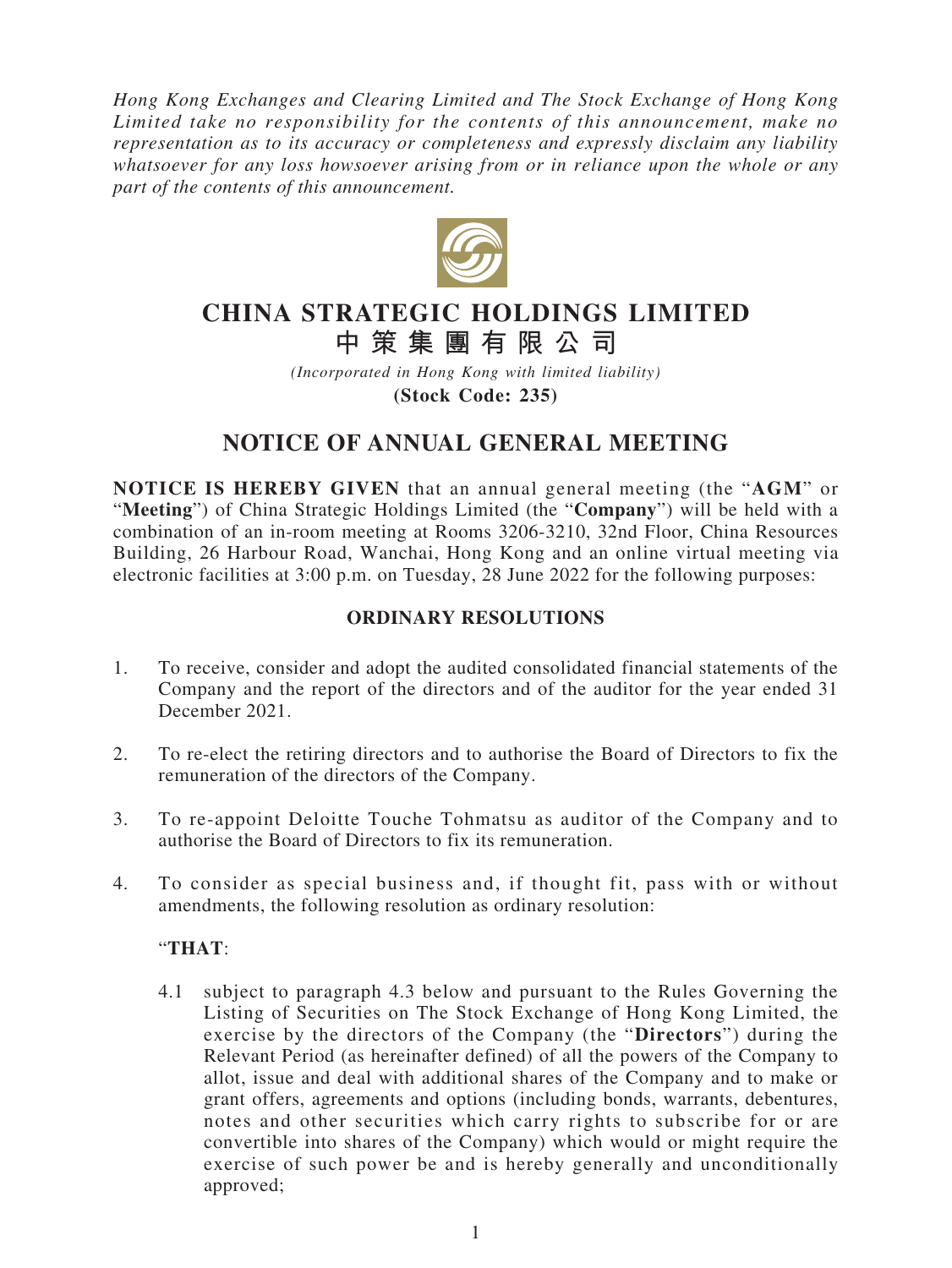- 4.2 the approval in paragraph 4.1 above shall authorise the Directors during the Relevant Period (as hereinafter defined) to make or grant offers, agreements and options (including bonds, warrants, debentures, notes and other securities which carry rights to subscribe for or are convertible into shares of the Company) which would or might require the exercise of such power during or after the end of the Relevant Period (as hereinafter defined);
- 4.3 the total number of shares of the Company allotted and issued or agreed conditionally or unconditionally to be allotted (whether pursuant to an option or otherwise) and issued by the Directors pursuant to the approval in paragraph 4.1 above, otherwise than pursuant to:
	- (i) a Rights Issue (as hereinafter defined); or
	- (ii) the exercise of rights of subscription or conversion under the terms of any existing bonds, warrants, debentures, notes or other securities issued by the Company which carry rights to subscribe for or are convertible into shares of the Company; or
	- (iii) an issue of shares under any option scheme or similar arrangement for the time being adopted for the grant or issue to employees of the Company and/or any of its subsidiaries or any other eligible person(s) of shares or rights to acquire shares of the Company; or
	- (iv) an issue of shares as scrip dividends pursuant to the Articles of Association of the Company (the "**Articles**") from time to time,

shall not exceed 20% of the total number of shares of the Company in issue as at the date of passing of this resolution, and the said approval shall be limited accordingly; and

- 4.4 for the purpose of this resolution, "**Relevant Period**" means the period from the date of passing of this resolution until whichever is the earliest of:
	- (i) the conclusion of the next annual general meeting of the Company;
	- (ii) the expiration of the period within which the next annual general meeting of the Company is required by the Articles or any applicable law to be held; or
	- (iii) the date on which the authority set out in this resolution is revoked or varied by an ordinary resolution of the shareholders in general meeting of the Company.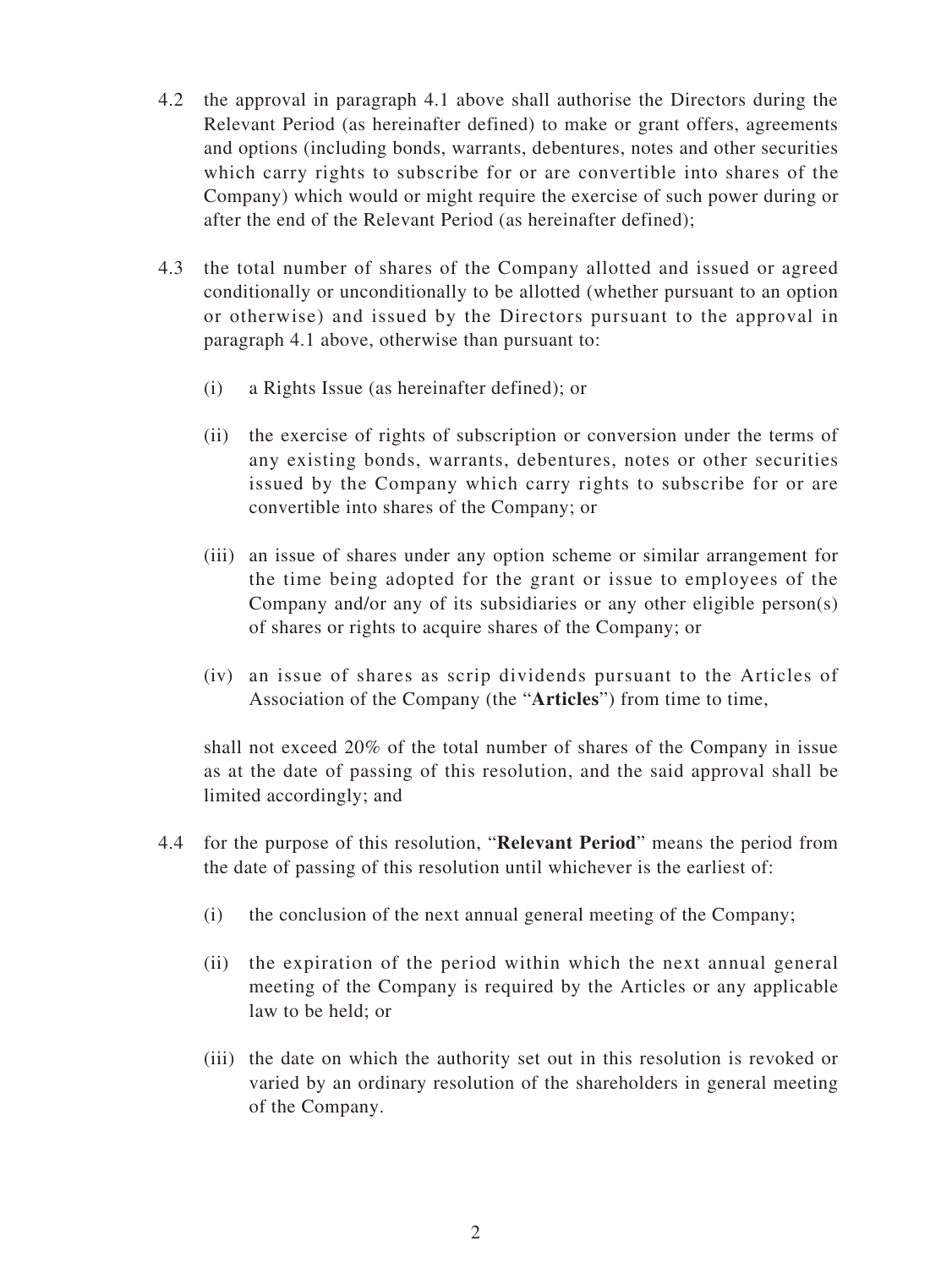"**Rights Issue**" means an offer of shares or issue of options, warrants or other securities giving the right to subscribe for shares of the Company open for a period fixed by the Directors to the holders of shares of the Company (and, where appropriate, to holders of other securities of the Company entitled to the offer) on the register on a fixed record date in proportion to their then holdings of such shares of the Company (or, where appropriate such other securities) as at that date (subject to such exclusions or other arrangements as the Directors may deem necessary or expedient in relation to fractional entitlements or having regard to any restrictions or obligations under the laws of, or the requirements of any recognised regulatory body or any stock exchange in, any territory applicable to the Company)."

5. To consider as special business and, if thought fit, pass with or without amendments, the following resolution as ordinary resolution:

## "**THAT**:

- 5.1 subject to paragraph 5.2 below, the exercise by the directors of the Company (the "**Directors**") during the Relevant Period (as hereinafter defined) of all the powers of the Company to buy back shares of the Company on The Stock Exchange of Hong Kong Limited (the "**Hong Kong Stock Exchange**") or on any other stock exchange on which the securities of the Company may be listed and recognised by the Securities and Futures Commission of Hong Kong and the Hong Kong Stock Exchange for this purpose, subject to and in accordance with all applicable laws, rules, regulations and the requirements of the Rules Governing the Listing of Securities on the Hong Kong Stock Exchange or of any other stock exchange as amended from time to time, be and is hereby generally and unconditionally approved;
- 5.2 the total number of shares of the Company which the Directors is authorised to buy back pursuant to the approval in paragraph 5.1 above shall not exceed 10% of the total number of shares of the Company in issue as at the date of passing of this resolution, and the said approval shall be limited accordingly; and
- 5.3 for the purpose of this resolution, "**Relevant Period**" means the period from the date of passing of this resolution until whichever is the earliest of:
	- (i) the conclusion of the next annual general meeting of the Company;
	- (ii) the expiration of the period within which the next annual general meeting of the Company is required by the Articles of Association of the Company or any applicable law to be held; or
	- (iii) the date on which the authority set out in this resolution is revoked or varied by an ordinary resolution of the shareholders in general meeting of the Company."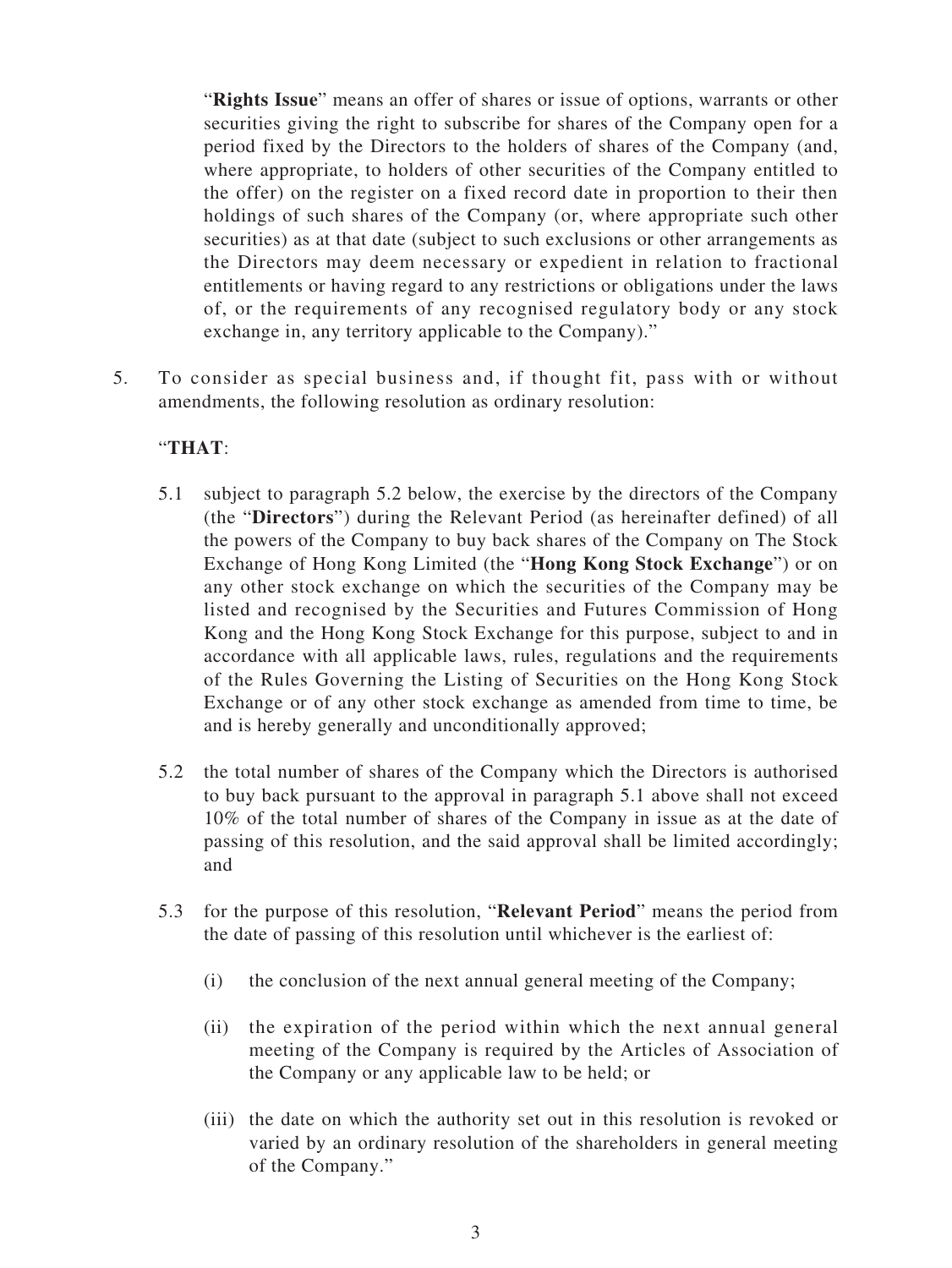6. To consider as special business and, if thought fit, pass with or without amendments, the following resolution as ordinary resolution:

"**THAT** subject to the passing of resolutions no. 4 and no. 5 set out in the notice convening this meeting, the general mandate granted to the directors of the Company to allot, issue and deal with additional shares of the Company pursuant to resolution no. 4 set out in the notice convening this meeting be and is hereby extended by the addition thereto of such number of shares of the Company bought back by the Company under the authority granted pursuant to resolution no. 5 set out in the notice convening this meeting, provided that such number of shares so bought back shall not exceed 10% of the total number of shares of the Company in issue as at the date of passing of the said resolution."

> By Order of the Board **China Strategic Holdings Limited Dr. Or Ching Fai** *Chairman*

Hong Kong, 1 June 2022

*Notes:*

- 1. Any member of the Company entitled to attend and vote at the Meeting is entitled to appoint another person as his/her/its proxy to attend and vote instead of him/her/it. A member of the Company who is the holder of two or more shares of the Company may appoint more than one proxy to represent him/her/it to attend and vote on his/her/its behalf at the Meeting. A proxy need not be a member of the Company. In addition, a proxy or proxies representing either a member of the Company who is an individual or a member of the Company which is a corporation is entitled to exercise the same powers on behalf of the member of the Company which he/she/it or they represent(s) as such member of the Company could exercise. However, given the special arrangements adopted by the Company as set out in the section headed "Special Arrangements for the AGM" of the circular of the Company dated 1 June 2022 (the "**Circular**") (of which this notice forms part), the Company strongly encourages shareholders to exercise their rights to attend and vote at the Meeting via electronic facilities, if a shareholder wishes to vote on any resolution at the AGM by proxy, he/she/it should complete the proxy form and is strongly encouraged to appoint the Chairman of the AGM as his/her/its proxy to exercise his/her/its right to vote at the AGM in accordance with his/her/its instructions.
- 2. The instrument appointing a proxy shall be in writing under the hand of the appointor or of his/her/ its attorney duly authorised in writing or, if the appointor is a corporation, either under its common seal or under the hand of an officer or attorney duly authorised to sign the same. In the case of an instrument of proxy purporting to be signed on behalf of a corporation by an officer thereof, it shall be assumed, unless the contrary appears, that such officer was duly authorised to sign such instrument of proxy on behalf of the corporation without further evidence of the fact.
- 3. In order to be valid, you are requested to (a) deliver signed proxy form and the power of attorney or other authority, if any, under which it is signed, or a notarially certified copy of such power or authority, together with such evidence as the Board of Directors of the Company may require under the Articles of Association of the Company, to the Company's share registrar and transfer office, Tricor Standard Limited at Level 54, Hopewell Centre, 183 Queen's Road East, Hong Kong in accordance with the instructions printed thereon; or (b) submit the proxy form electronically at https://spot-emeeting.tricor.hk in accordance with the instructions printed on the notification letter (the "**Notification Letter**") as enclosed with the Circular, in each case as soon as possible and in any event not less than 48 hours before the time appointed for holding of the AGM or any adjournment thereof.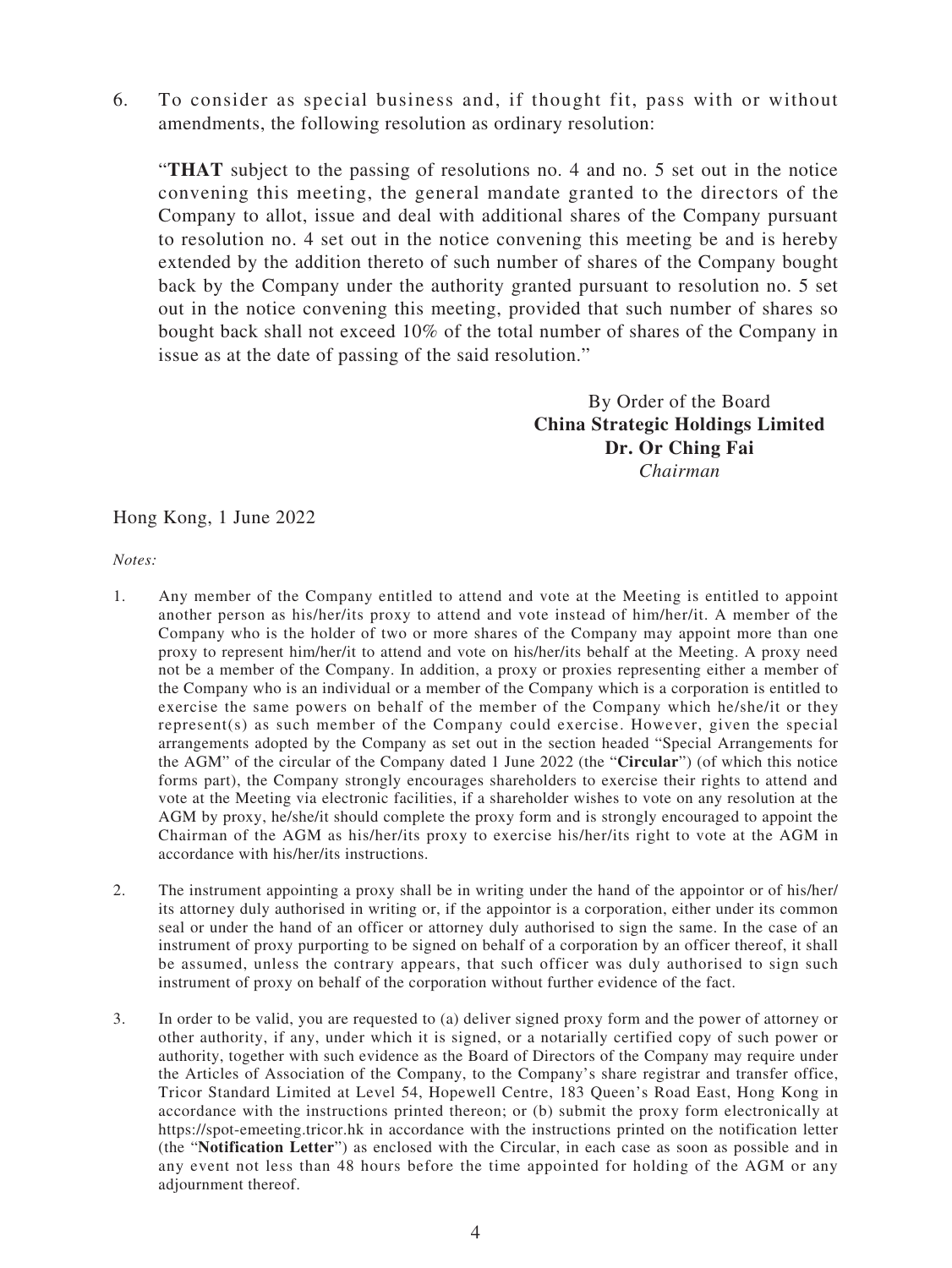- 4. Delivery of an instrument appointing a proxy or submit the proxy form electronically shall not preclude a member of the Company from subsequently attending and voting at the Meeting or any adjournment thereof or upon the poll concerned and, in such event, the instrument appointing a proxy shall be deemed to be revoked.
- 5. Where there are joint registered holders of any share(s) of the Company, any one of such persons may vote, either personally or by proxy, in respect of such share(s) of the Company as if he/she/it was solely entitled thereto, but if more than one of such joint holders be attending the Meeting or by proxy, that one of the said persons so attend whose name stands first on the register of members of the Company in respect of such share(s) of the Company shall alone be entitled to vote in respect thereof. Only ONE PAIR of log-in username and password for the e-Meeting System will be provided to the joint registered holders.
- 6. In order to be eligible to attend and vote at the Meeting, all unregistered holders of the shares of the Company shall ensure that all transfer documents accompanied by the relevant share certificates must be lodged with the Company's share registrar and transfer office, Tricor Standard Limited, at Level 54, Hopewell Centre, 183 Queen's Road East, Hong Kong for registration not later than 4:30 p.m. on Wednesday, 22 June 2022.
- 7. The Chinese version of this notice is for reference only. If there is any inconsistency between the English and the Chinese versions, the English version shall prevail.
- 8. In case Typhoon Signal No. 8 or above is hoisted, or a Black Rainstorm Warning Signal or "extreme conditions" caused by a super typhoon announced by the Government is/are in force in Hong Kong at or at any time after 12:00 noon on the date of the AGM, the AGM will be adjourned. The Company will post an announcement on the websites of the Company and Hong Kong Exchanges and Clearing Limited to notify shareholders of the date, time and place of the adjourned AGM.
- 9. Owing to the constantly evolving COVID-19 pandemic situation in Hong Kong, the Company may be required to change or adopt contingency plans for the AGM arrangements at short notice. Shareholders are advised to check the announcements published by the Company for any future updates on the AGM arrangements.

#### **SPECIAL ARRANGEMENTS FOR THE AGM**

The Company does not in any way wish to diminish the opportunity available to shareholders to exercise their rights and to vote, but is conscious of the need to protect the AGM attendees from possible exposure to the COVID-19 pandemic. For the sake of health and safety of the AGM attendees, and in light of the latest Prevention and Control of Disease (Prohibition on Gathering) Regulation (Chapter 599G of the Laws of Hong Kong), the Company would be adapting the arrangements for the AGM to minimise attendance in person, while still enabling shareholders to ask questions and vote. Details of the special arrangements for the AGM are set out below.

#### **ATTENDING THE AGM BY MEANS OF ELECTRONIC FACILITIES**

The AGM will be a hybrid meeting using Tricor e-Meeting System, which allows shareholders to participate in the AGM online in a convenient and efficient way from anywhere with an internet connection, in addition to the traditional physical attendance at the AGM.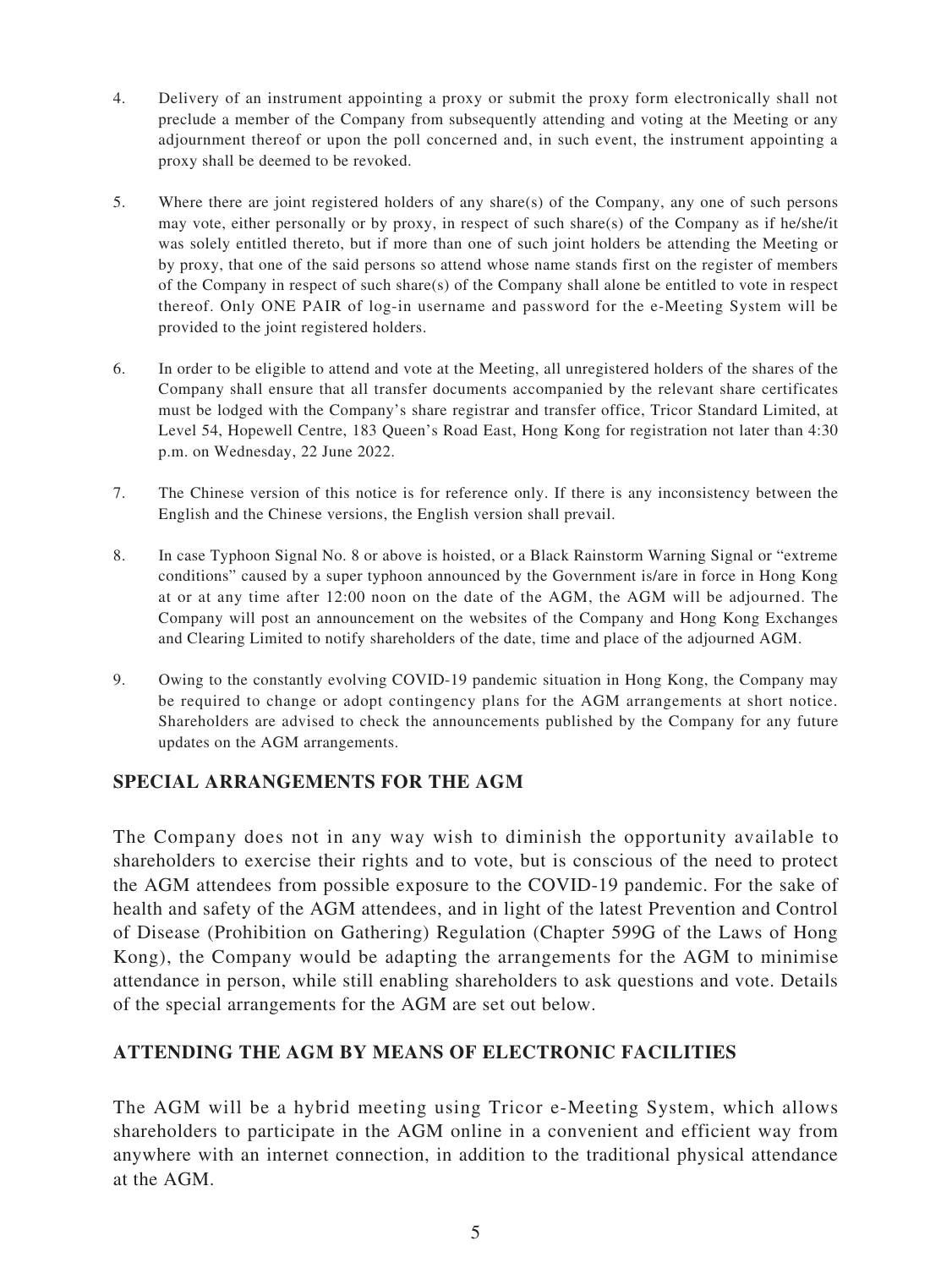The Company strongly encourages shareholders to attend, participate and vote at the AGM through online access by visiting the e-Meeting System provided by the Company's share registrar and transfer office, Tricor Standard Limited, instead of attending the AGM in person which may or may not be possible subject to restrictive measures on social distancing imposed by the Government from time to time. Physical attendance is not necessary for the purpose of exercising shareholder rights. Shareholders participating in the AGM using the e-Meeting System will also be counted towards the quorum and they will be able to view live streaming, submit questions and cast their votes through the e-Meeting System.

The e-Meeting System permits a "split vote" on a resolution, in other words, a shareholder casting his/her/its votes through the e-Meeting System does not have to vote all of his/her/its shares in the same way (i.e. "**For**" or "**Against**"). In the case of a proxy/ corporate representative, he/she can vote such number of shares in respect of which he/ she has been appointed as a proxy/corporate representative. Votes cast through the e-Meeting System are irrevocable once the votes have been casted. The e-Meeting System will be opened for registered shareholders and non-registered shareholders (see below for login details and arrangements) to log in approximately 30 minutes prior to the commencement of the AGM and can be accessed from any location with internet connection by a mobile phone, tablet or computer device. Shareholders should allow ample time to check into the e-Meeting System to complete the related procedures.

#### **Registered shareholders**

Registered shareholders will be able to attend the AGM, view live streaming, submit questions and vote online through the e-Meeting System. Each registered shareholder's personalised username and password will be sent to him/her/it under separate letter.

Registered shareholders who do not receive their personalised username or password by 3:00 p.m. on Monday, 27 June 2022 may contact Tricor Standard Limited for assistance at +852 2975 0928 between 9:00 a.m. to 5:00 p.m. (on a business day) or by email to emeeting@hk.tricorglobal.com.

#### **Non-registered shareholders**

Non-registered shareholders whose shares are held in the Central Clearing and Settlement System through bank, stockbroker, custodians or Hong Kong Securities Clearing Company Limited (collectively the "**Intermediary**") may also be able to attend the AGM, view live streaming, submit questions and vote online through the e-Meeting System. In this regard, they should:

- (i) contact and instruct their Intermediary to appoint themselves as proxy or corporate representative to attend the AGM; and
- (ii) provide their email addresses to their Intermediary before the time limit required by the relevant Intermediary.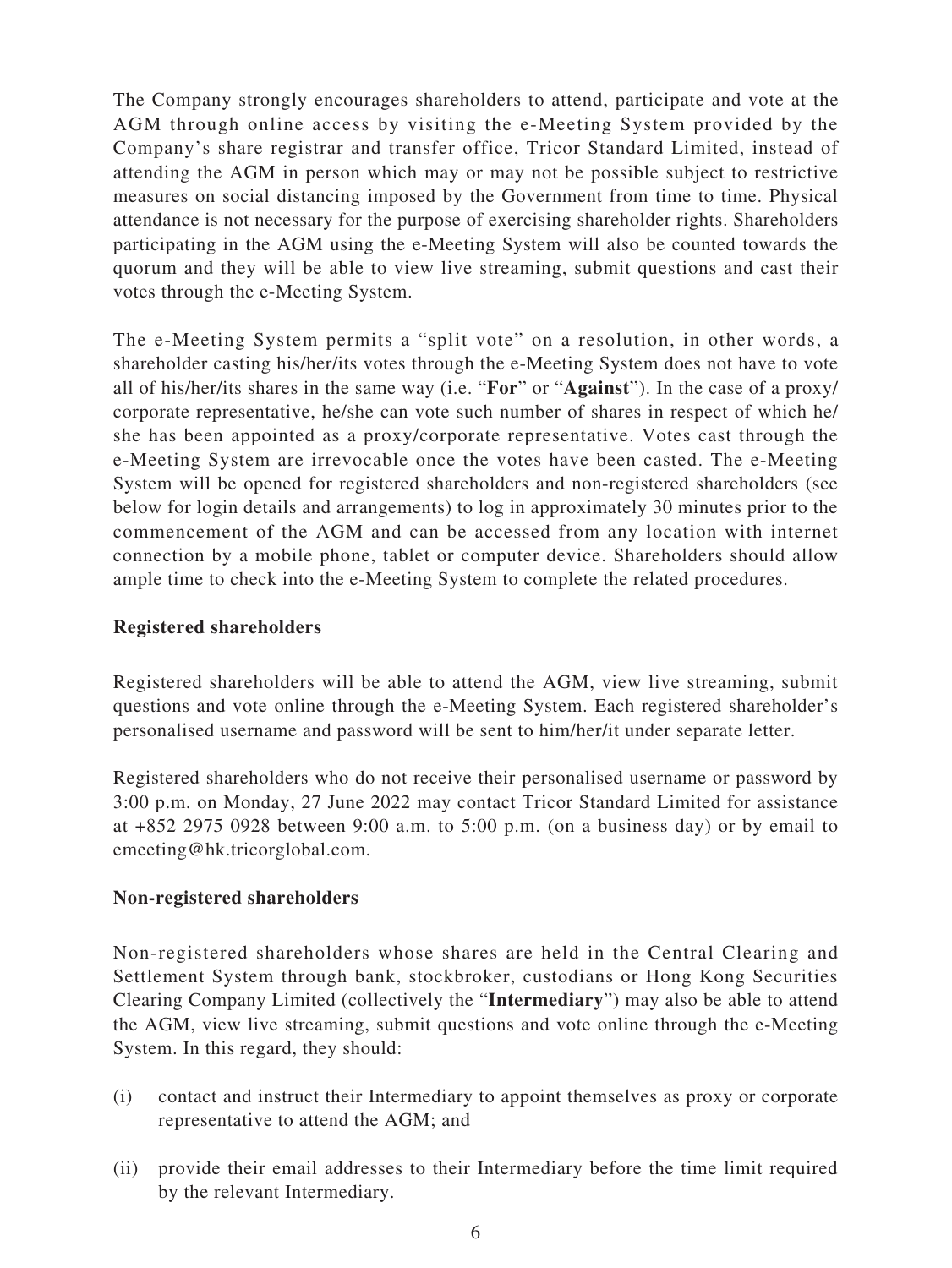Details regarding the AGM arrangements including login details to access the e-Meeting System will be sent by the Company's share registrar and transfer office, Tricor Standard Limited, to the email addresses of the non-registered shareholders provided by the Intermediary. Any non-registered shareholder who has provided an email address through the relevant Intermediary for this purpose but has not received the login details by email by 3:00 p.m. on Monday, 27 June 2022 should reach out to Tricor Standard Limited for assistance at +852 2975 0928 between 9:00 a.m. to 5:00 p.m. (on a business day) or by email to emeeting@hk.tricorglobal.com. Without the login details, non-registered shareholders will not be able to attend the AGM, view live streaming, submit questions and vote online using the e-Meeting System. Non-registered shareholders should therefore give clear and specific instructions to their Intermediary in respect of both (i) and (ii) above.

**Registered and non-registered shareholders should note that only one device is allowed in respect of each set of login details. Please also keep the login details in safe custody for use at the AGM and do not disclose them to anyone else. Neither the Company nor its agents assume any obligation or liability whatsoever in connection with the transmission of the login details or any use of the login details for voting or otherwise.**

#### **QUESTIONS AT AND PRIOR TO THE AGM**

Shareholders attending the AGM using the e-Meeting System will be able to submit questions relevant to the proposed resolution(s) online during the AGM. Shareholders can also send their questions by email from 9:00 a.m. on Wednesday, 1 June 2022 to 6:00 p.m. on Friday, 24 June 2022 to enquiries@cshldgs.com. The Board of Directors and/or the management will endeavour to address substantial and relevant questions in relation to the resolution(s) to be tabled for approval at the AGM and may decide, at their discretion, which questions to respond to.

#### **APPOINTMENT OF PROXY**

Shareholders are encouraged to submit their completed proxy forms and appoint the Chairman of the AGM as their proxy well in advance of the AGM. Return of a completed proxy form will not preclude shareholders from subsequently attending and voting in person (subject to the Government's restrictive measures on social distancing as explained in the section below) or by means of electronic facilities at the AGM or any adjournment thereof should they so wish. Shareholders are requested (a) to complete the proxy form as enclosed with the Circular in accordance with the instructions printed thereon and return the same to the Company's share registrar and transfer office, Tricor Standard Limited, at Level 54, Hopewell Centre, 183 Queen's Road East, Hong Kong; or (b) to submit the proxy form electronically at https://spot-emeeting.tricor.hk in accordance with the instructions printed on the Notification Letter, in each case as soon as possible but in any event not less than 48 hours before the time appointed for holding of the AGM or any adjournment thereof. Registered shareholders submitting the proxy form are requested to provide a valid email address of his or her proxy (except appointment of the Chairman of the AGM) for the proxy to receive the username and password to participate in the online virtual meeting via the e-Meeting System.